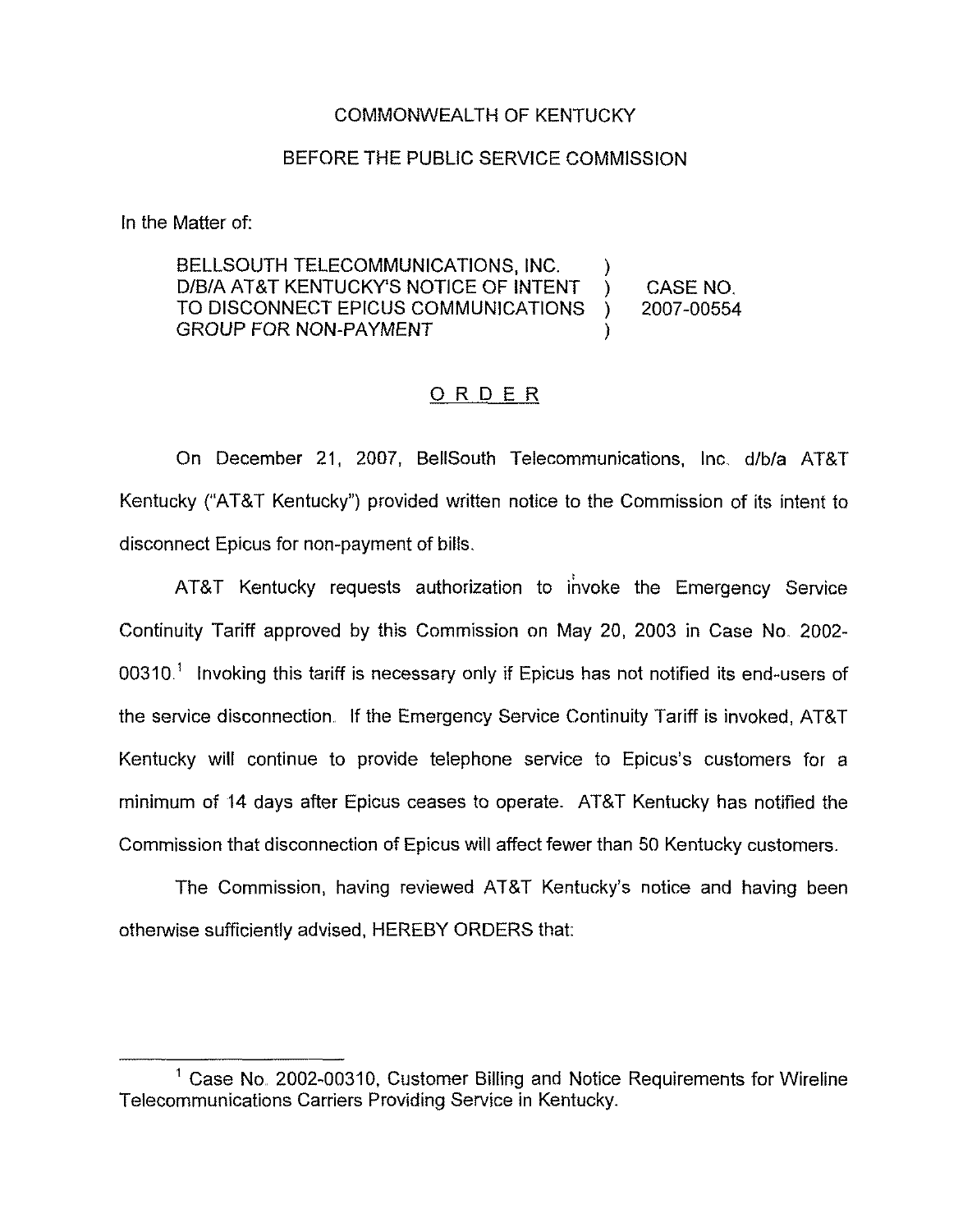1. Epicus shall notify the Commission within 7 calendar days of the date of this Order of its intent to pay the delinguent bill to AT&T Kentucky within 10 days of the date of this Order or, in the alternative, of its intent to notify its end-users of the proposed service disconnection. Such written comments shall include a copy of Epicus's customer notice and an affidavit indicating when the notice was mailed and the number of Kentucky customers to whom it was mailed.

2. A copy of AT8T Kentucky's notice of intent to disconnect Epicus is attached hereto and incorporated herein.

3. If Epicus has not responded as prescribed in Ordering Paragraph <sup>1</sup> within 7 calendar days of the date of this Order, AT8T Kentucky shall implement the procedures established in its Emergency Service Continuity Tariff,

4. A copy of this Order shall be sent by certified mail to Epicus.

Done at Frankfort, Kentucky, this 11th day of January, 2008.

By the Commission

ATTEST:

Deputy Executive Director

Case No. 2007-00554